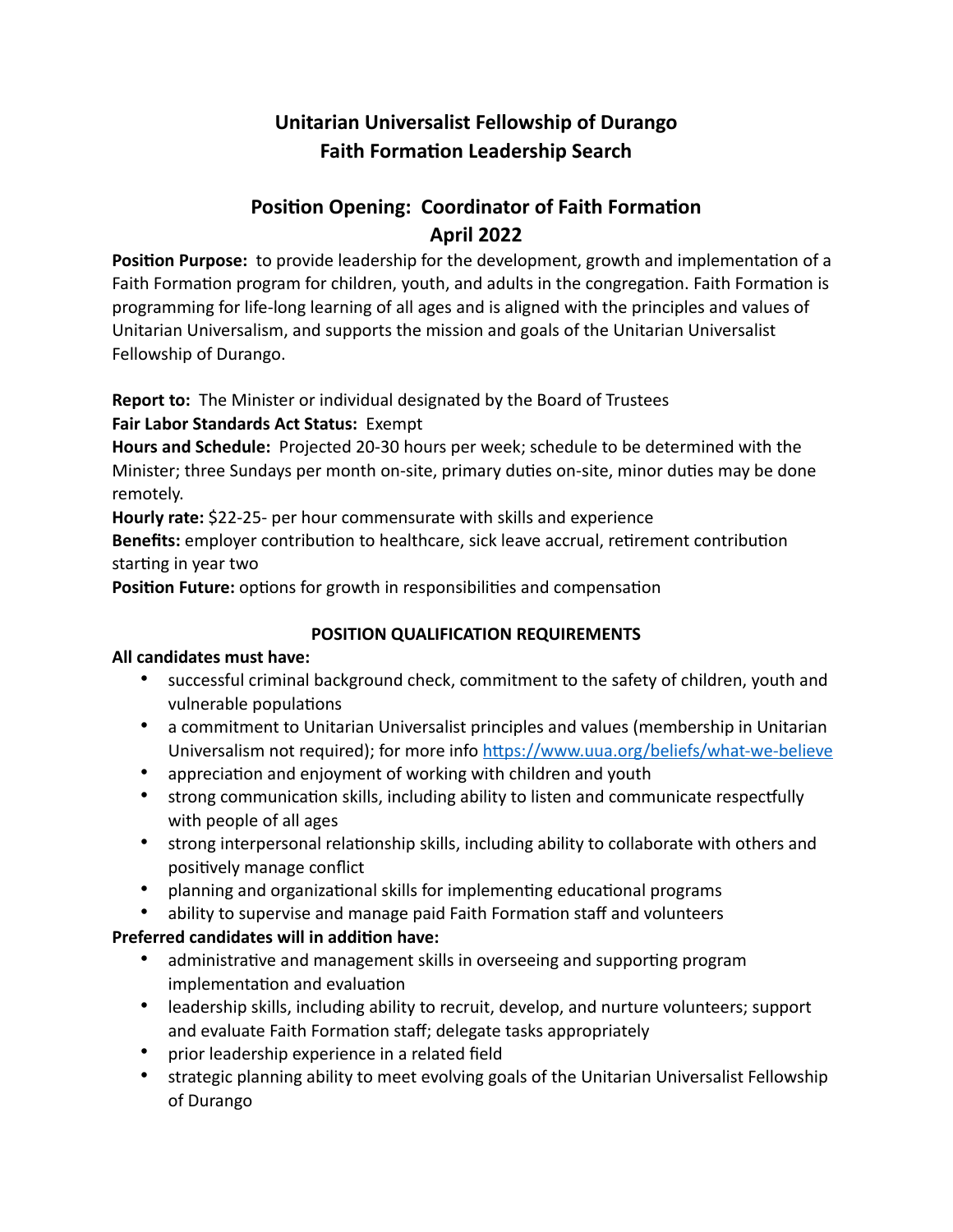### **POSITION RESPONSIBILITIES**

### **Faith Formation Leadership Responsibilities – scope of responsibilities to be commensurate with level of skills and experience and designated hours**

- in collaboration with the Minister, develop, oversee, and evaluate a Faith Formation program that supports the mission and vision of the Fellowship for children, youth and adults
- in collaboration with the Minister, provide all aspects of supervision for paid Faith Formation staff, including performance review and staff development
- provide all aspects of supervision and support for program volunteers, including recruitment, training, and scheduling
- manage and provide materials and resources to support Faith Formation program, including oversight of program budget
- maintain enrollment, health, and attendance records related to Faith Formation
- collaborate with other UUFD ministry teams to support integration of Faith Formation
- develop or update Faith Formation policies and procedures as needed
- provide consistent communications with the Board of Trustees and the Fellowship to keep them informed and engaged in Faith Formation activities and programs
- provide support and programming for families, recognizing parents as primary spiritual educators
- coordinate multi-generational activities to build relationships within the Fellowship
- seek connections in the Durango community that may enhance Faith Formation programming

### **TIMELINE**

Position posting: April 18-May 8 or until position filled Applicant review: begins May 9 Target employment begins: July 1

For information and to submit cover letter, resume, and completed applicant questions, contact Bonnie Miller at [yjmiller2@gmail.com](mailto:yjmiller2@gmail.com)